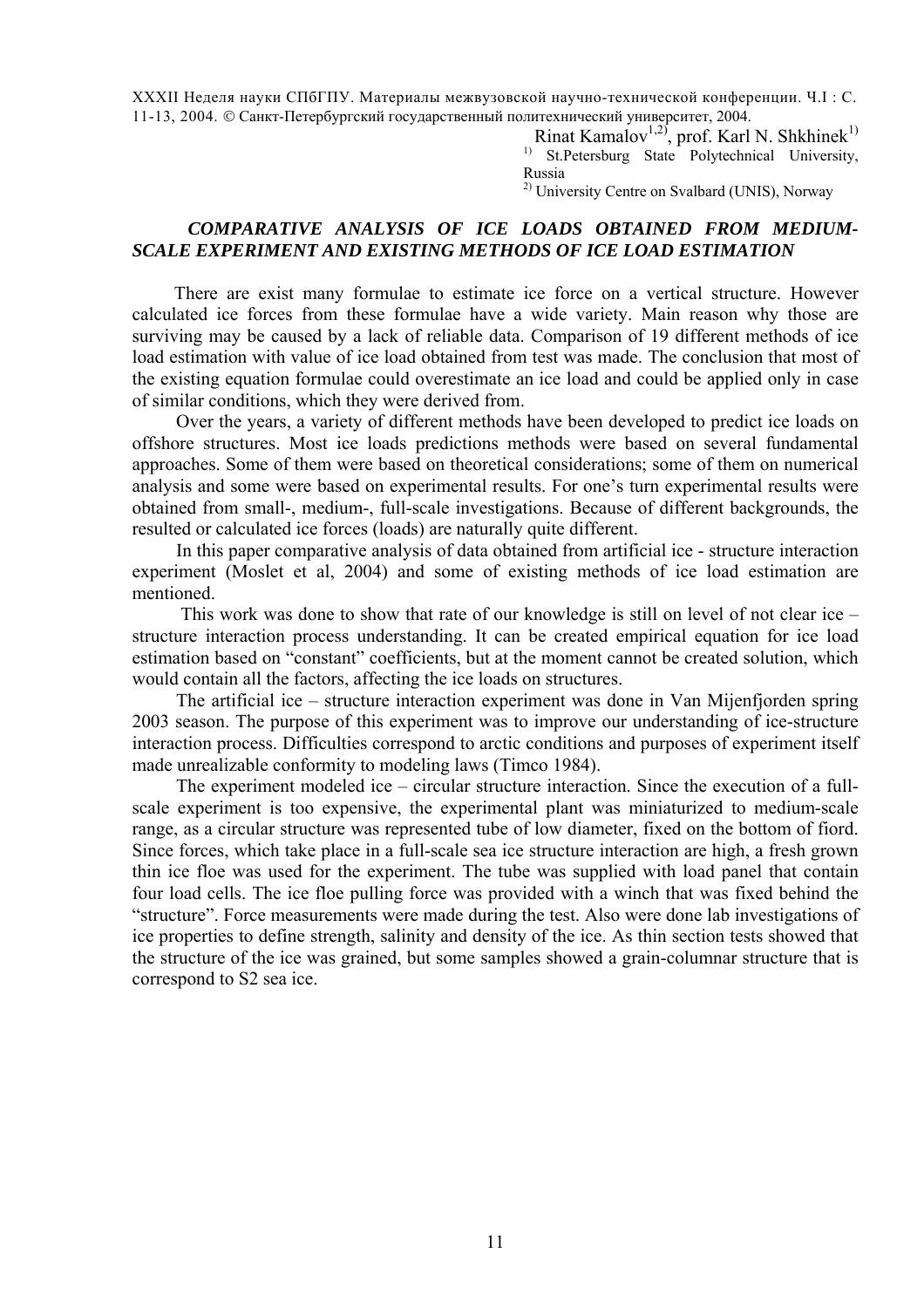For the estimation of possible ice force acting on the vertical "structure" were chosen different methods, some of them were based on full-scale data, some of them on theoretical

consideration, some on lab investigations and some combining several approaches. As well as empirical and theoretical solutions, equations suggested with existing codes were used to estimate ice load. Most of these equations contain empirical coefficients of unexplainable nature.

Cause of not scaled but just minimized of experimental plant, in equations were used real values of all the parameters, such a width of the structure, ice thickness, compression strength of ice, indentation speed.

The ice loads calculated with existing methods are shown on fig.1 in comparison with ice load obtained from the test.



Figure 1. Correlation between ice loads obtained from experiment and value of ice load calculated with different methods

The fig.1 is the clear illustration of the wide range of variation that can be found from existing methods of ice load estimation where the highest overestimation shows Korzavin's original equation. It is almost 10 times higher than test value of ice load, most accurate result, overestimating less than 20%, shows IHI-1 equation proposed by Kato (1992) combining the results from ice tank experiment and the numerical experiment. The overestimation of ice load with existing codes can be explained as excessive caution of designers. Using of uniaxial compression strength in other equations is not justified since during an ice – structure interaction ice does not have a simple "strength". Also using of "independent constants" such an indentation, shape or contact factor, which are not necessarily constant or independent (Sanderson 1984) in some methods can explain inaccuracy of estimation. The full-scale data that is being used as a basis for ice load prediction has been obtained over a period of about 10 years, mostly in one geographical area, and only on few structures.

Although it is difficult to say anything decisive from a single comparison done here, it can be concluded that estimated equations can be applyed only to event of ice structure interaction process with similar conditions which they were derived from, since most of them based on specific tests and approaches and do not explain mechanism of ice-structure interaction. The dependences between ice load and thickness of ice, ice load and indentation speed are still not clear since all the equations suggested different ratios of these parameters.

However to conclude anything more decisive, more data need to be analyzed.

## **REFERENCES**

1.Moslet P.O., P. Liferov, R. Nilsen, K.V. Høyland, M. Bjerkås, B. Bonnemaire, J. Dybdahl, S. Løset (2004): Artificial ice – structure interaction experiment, Part I: Test Set-up, In Proceedings of the  $17<sup>th</sup>$ International Symposium on Ice (IAHR), St. Petersburg, Russia, in press.

2.Kato, K. (2001): Evaluation of ice force equations by the Molikpaq data on February 17-th, 1986. Proc. POAC'01

3.Kato, K. (1992): Design ice force estimating system. Proc., 2-nd ISOPE vol.2

Sanderson, T.J.O. (1984): Theoretical and measured ice forces on wide structures. Proc.  $7<sup>th</sup>$  International Symposium on Ice (IAHR) vol. IV

 $4.\overline{\text{Timeo}}$ , G.W. (1984): Ice forces on structures: physical modelling techniques. Proc.,  $7^{\text{th}}$  International Symposium on Ice (IAHR) vol. IV